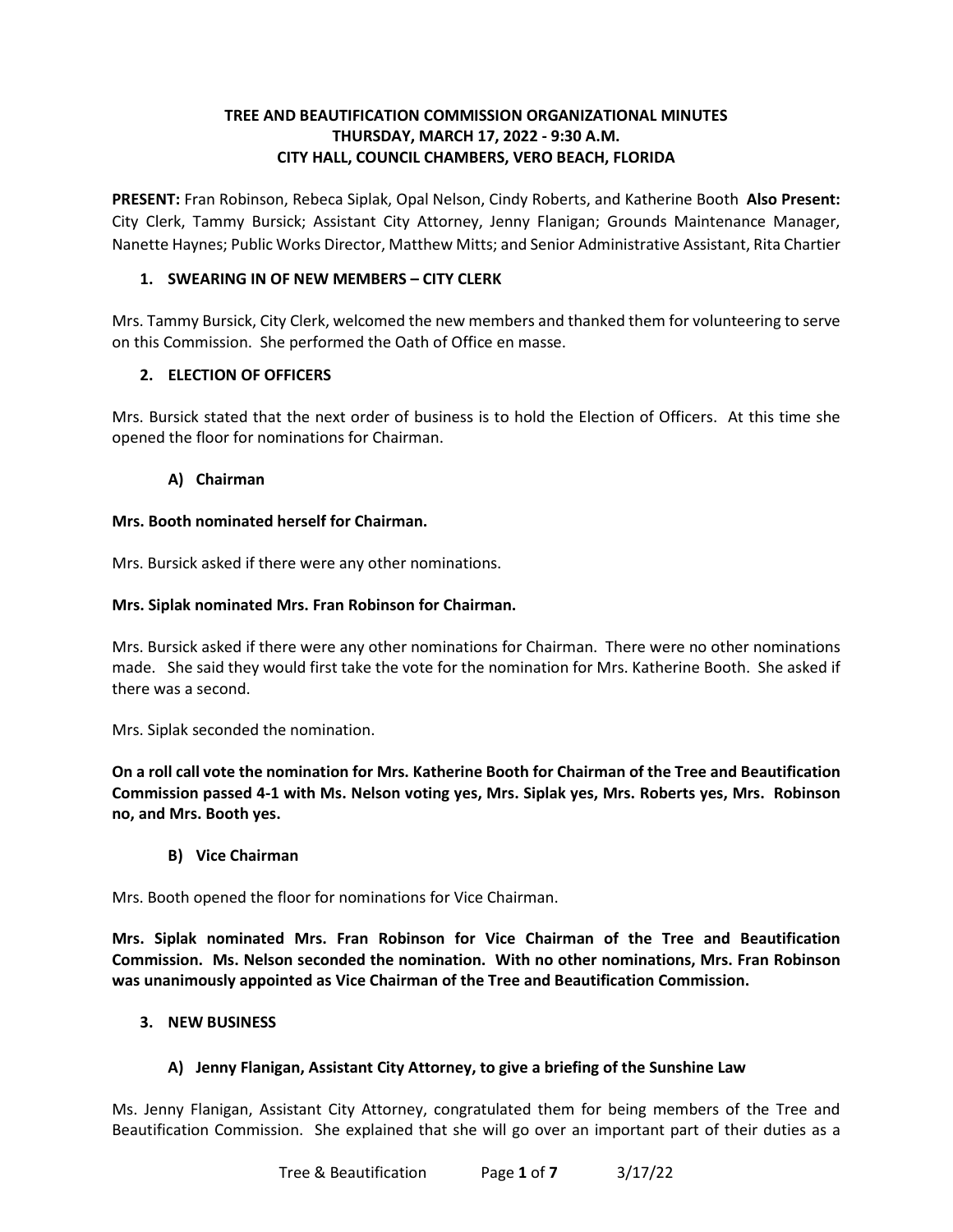member of the Commission. She continued by giving a Power Point presentation on the Sunshine Law (on file in the City Clerk's office). She asked if there were any questions.

 items so she has a sense of what those subjects might be. Mrs. Siplak said it was mentioned that the Commission members cannot discuss anything that might conceivably come before their Commission, so she asked Ms. Flanigan if she could clarify some of those

 Council pertaining to trees and beautification of the City, tree Ordinances and such. She read the duties of the Tree and Beautification Commission and explained that previously the Commission would hear and dedicatory trees as they are approved. Ms. Flanigan explained it would include anything that they would be making recommendations to City decide applications for dedicatory trees, but that is going to change. They will still be updated by staff on

dedicatory trees as they are approved.<br>Mrs. Siplak stated that she understands that if they want to communicate with the other Tree and Beautification Commission members they should contact the City Clerk's office. She asked how do they contact that office.

 will have the email address for the secretary to contact. Ms. Flanigan replied that the members will receive correspondences from the City Clerk's office so they

 Mrs. Booth explained that in the past, if a member had information they wanted to share such as an article or an item of interest they would send it to the City Clerk's office so it can be shared with the other members.

 Mrs. Booth asked if they speak with members of other Boards or Commissions, does that still fall under the Sunshine Law.

 Ms. Flanigan replied that it only applies to members of the same Commission or Board. She explained members about Tree and Beautification Commission matters then the Sunshine Law would fall into play. However, if they are speaking one (1) on one (1) with others that are not on their Commission they are that if there were two (2) of their members speaking with staff, City Council, or other Board or Commission perfectly fine.

## **B) Matt Mitts, Public Works Director, to discuss the Mission of the Tree and Beautification Commission**

 Mr. Matthew Mitts, Public Works Director, stated that he was asked to explain the mission of the Tree and Beautification Commission. He said that Ms. Flanigan read the duties of the Tree and Beautification Commission, but he would like to read it again and explain it further. He read the duties of the Tree and Beautification Commission. He explained that they just changed some procedures concerning dedicatory Grounds Maintenance Manager would work with them to select the type of tree and the location. The not want to keep the customer waiting for the Tree Commission to approve the application. The Tree and Beautification Commission will still be informed of dedications that have taken place, but they will not have to be approved by the Tree and Beautification Commission. Part of the wording of their duties was revised to read "The Commission may also periodically receive updates on applications for dedication trees to be planted in the City." He said the City does a very good job of doing planting projects and every trees. In the past, if a customer wanted to dedicate a tree they would fill out an application and the issue they were having is that the Tree and Beautification Commission only meets as needed and they do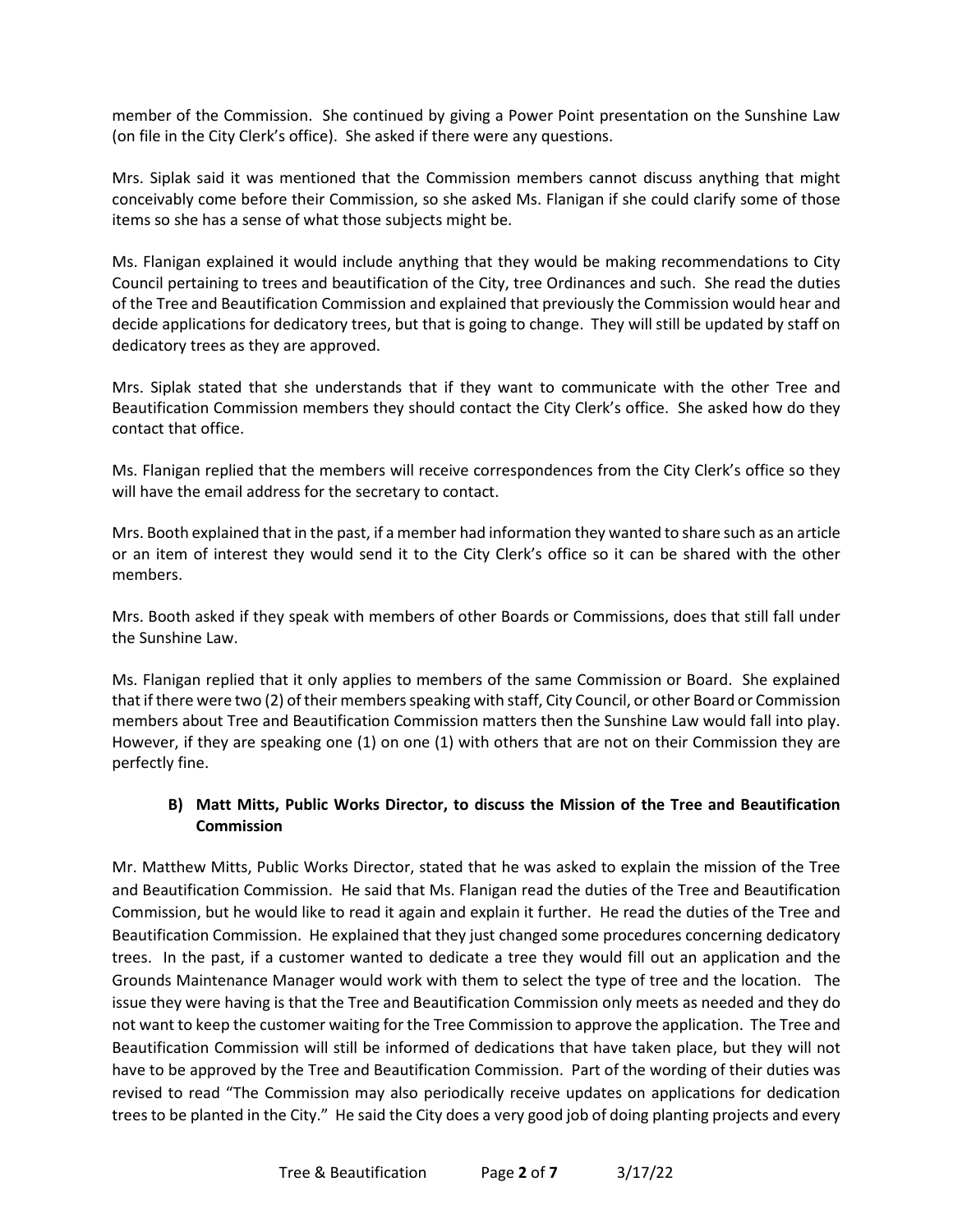year they fit in as many as their budget will allow. City Hall is a shining example of that and they just won an award for it. He introduced Mr. Jason Jeffries, Planning and Development Director, and said that his staff works hand in hand with that department. The Public Works department is the operation and execution side and the Planning Department is responsible for the Ordinances and City Codes on how trees are handled for site development and such. These are the two (2) City departments that their Commission will probably deal with the most.

 to make recommendations on the public property owned by the City, but on the beautification needs of all of the City. She asked if that was correct. Ms. Flanigan replied yes, that is correct. Mrs. Booth said as she understands it, the duties of the Tree and Beautification Commission are not just

Mrs. Robinson asked what was the award for that Mr. Mitts mentioned.

 Ms. Nanette Haynes, Grounds Maintenance Manager, explained that when she took a webinar off the so she did and they won. She said about a month ago the people with the Florida-Friendly landscaping program came to City Hall and presented them with a beautiful plaque and took a lot of pictures. They also received a Proclamation at the City Council meeting for receiving that award. She is currently working with the Agricultural Extension to get an in ground sign for the property recognizing that award. She said the planting around the building. University of Florida's website, she found where they had awards for different Florida-Friendly projects and they were accepting applications. She thought it would be interesting to submit the City Hall project, the award was very nice because her staff worked very hard on the rain garden, the parking lot, and all of

the planting around the building.<br>Mrs. Robinson said they need more ways to inform the public, because she did not hear about it. She said she hopes that they will announce this at the next meeting of the Master Gardeners, because Florida-Friendly is their program.

 Mrs. Bursick announced that she submitted it to the Florida League of Cities and they will have it in their next Quality City magazine.

 Mr. Mitts explained that there are four (4) standards for being in the Tree City USA program. First they need to have a Tree Board or department responsible for the trees and they need a tree care Ordinance, which the City has. They also need a Community Forestry program with an annual budget of at least \$2 per capita. He stated that the City's budget for the Grounds Maintenance division well exceeds that. The last requirement is to have an Arbor Day celebration and tree planting. He said the Tree and Beautification with those events and they appreciate what the Tree and Beautification Commission does to raise community awareness and promote the Florida-Friendly landscaping. The City tries to do projects as a big benefit to everybody. Commission has also been promoting a Beautification Weekend. He said the staff is not really involved examples of what the community can do, but the events that the Commission does to raise awareness is

Ms. Nelson asked what is the website for that tree program.

 Mr. Mitts said they can find it by searching the web for "Tree City USA." When they enter the Vero Beach City limits they will also see the Arbor Day signs showing the number of years they have been a Tree City USA member.

Mrs. Siplak asked if their Commission has a budget to use to hold events for raising awareness.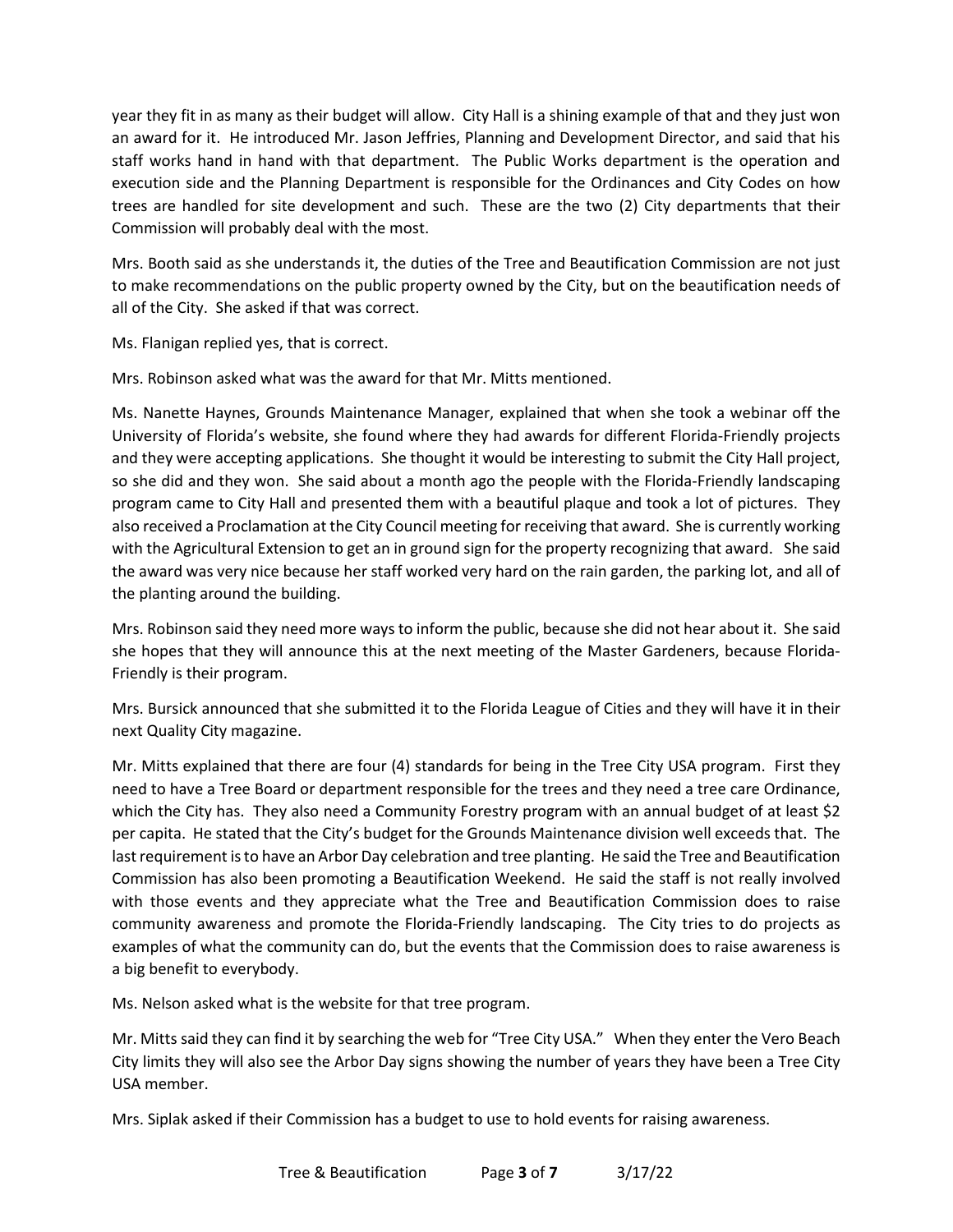Ms. Haynes explained that when they do a tree dedication there is a \$100 application or planting fee that goes into the Tree and Beautification Commission's account. They usually receive an account balance update at their meetings. They can ask permission from City Council to utilize the tree mitigation funds to plant trees and for any necessary irrigation pertaining to the tree planting.

Mrs. Siplak asked if the trees can be planted on private property.

Ms. Haynes replied that they have no interaction with private property, so it has to be on City property.

 Mrs. Booth asked Ms. Haynes if she would be the person taking a matter to City Council if they were asking to spend funds from the tree mitigation account if there is not enough money in the dedicatory tree account for a project.

 Ms. Haynes replied that it would usually be the Chairman of the Tree and Beautification Commission who would go to City Council or submit the request to use the funds.

Mrs. Robinson asked how do they obtain the Arbor Day trees.

Ms. Haynes replied that she normally gets them donated by a local nursery.

Mrs. Booth asked if the Commission could see the budget or the cost for maintaining their participation in Tree City USA.

 plantings, costs for watering, fertilizing, etc., to Ms. Gayle Lafferty in Planning and Development. Ms. Lafferty adds her information along with information from the City Clerk's office about the Tree and Ms. Haynes explained that she provides the information on how many tree trimmings, how many Beautification Commission and then she submits that report every year.

Mrs. Booth asked to have that report added to their agenda for April.

## **4. PUBLIC COMMENT**

None

## **5. MEMBER'S MATTERS**

Mrs. Robinson stated that Arbor Day is coming up.

Ms. Haynes replied yes, it is April 29, 2022.

 Mrs. Booth said she thought it might be difficult to accomplish since they are just starting to meet again. She asked Ms. Haynes if she would be ready with a donated tree and have a location picked out.

 last year. She is hesitant to plant a tree at Leisure Square because they are getting ready to do an addition Ms. Haynes asked if they would like to plant another Pine Tree along the 20<sup>th</sup> Avenue canal like they did to a building there.

Mrs. Siplak asked if it will be a Slash Pine Tree.

Ms. Haynes replied yes.

Ms. Haynes replied yes.<br>The Commission member were all in favor of planting a Slash Pine Tree along the 20th Avenue canal.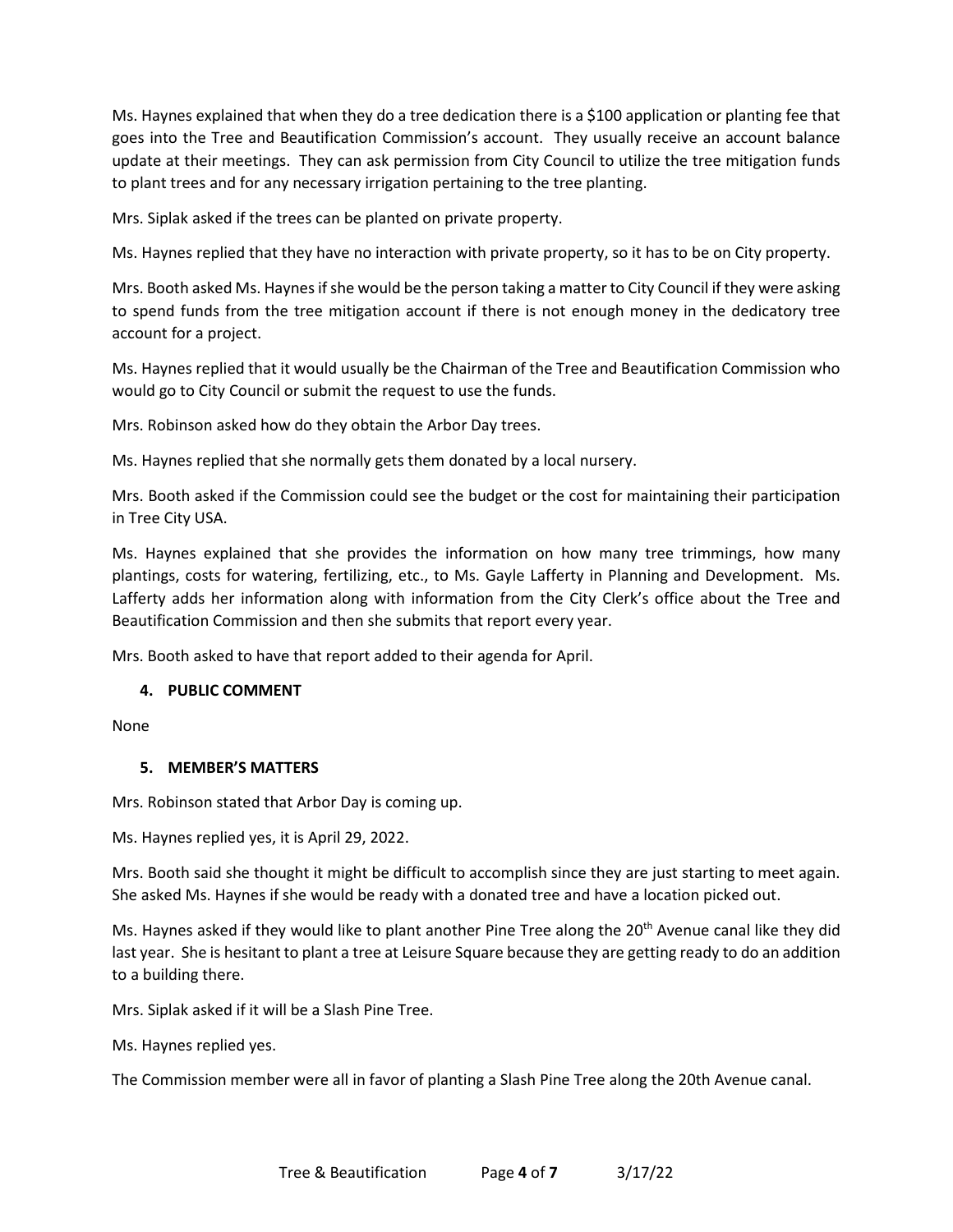Mrs. Siplak said please plant more Slash Pines because they provide an incredible ecological benefit to the birds and wildlife. It is a historical tree in Florida and it has adapted to this climate and soil.

Avenue cannel near 24<sup>th</sup> Street. She asked what time do they want to have it. Ms. Haynes asked to confirm that they want to have the tree planting on Friday, April 29th along the 20<sup>th</sup>

Mrs. Booth said whatever time is convenient for staff.

Ms. Haynes explained that she will already have the tree in the ground and then they can shovel dirt in around it.

Ms. Nelson said what about 1:00 p.m.

Mrs. Robinson said it could be quite hot at that time.

 Ms. Haynes asked if 10:00 a.m. would be an option. The Commission members were in favor of 10:00 a.m.

 Mrs. Siplak stated that a couple of years ago, she heard that the Tree and Beautification Commission could make nominations for Florida-Friendly accreditations. She was not sure if they have ever done that, so she would like to put this forward for something the Commission could possibly look into doing.

 Mrs. Booth said that would be very good. She suggested that she send what information she has to the City Clerk's office to be placed on their next agenda.

 give each other a little background on themselves. She also asked if the Commission can learn more about tree mitigation fund for that. Mrs. Siplak asked if the Commission members could introduce themselves at next month's meeting to the tree mitigation, what trees are mitigated for construction sites, and how much money goes into the

tree mitigation fund for that.<br>Mr. Jason Jeffries, Planning and Development Director, stated that tree mitigation is regulated through height are protected. There are other species called specimen trees, which are listed in a chart in the City Code. They are also mitigated with different costs when they are over a certain calculated size. During development, trees can only be removed from the building site and then they have to mitigate by based on the cost of the tree being removed. The calculations are provided by the Public Works department based on the going rate for trees. He explained that they are working on improvements to the Code. They will add another level of protection for Oak Trees. An Oak Tree over a certain size will become a historic tree. The goal is to create more of an incentive for developers to work around the trees instead of cutting them down and paying the mitigation fee. Any removal of a historic tree will also need approval at a hearing of the Planning and Zoning Board. He reminded them that with tree preservation that people have to develop their property. the Land Development Codes. Any tree over three (3) inches in diameter and Palm Trees over 12 feet in replanting trees on the property. If they cannot replant on site then they pay into the mitigation account they have to keep in mind there are certain constitutional protections that people have. They have to balance the City's desire to protect the trees, the public's interest, and the private development rights

Mrs. Robinson stated that there have been a lot of tree removals in the Central Beach area.

 Mr. Jeffries replied that they are all permitted and the properties are being developed for new homes. However, if they see a tree being removed and they don't know if it is permitted they can call the City's Planning office or the Code Enforcement office to check. He explained that any tree being removed has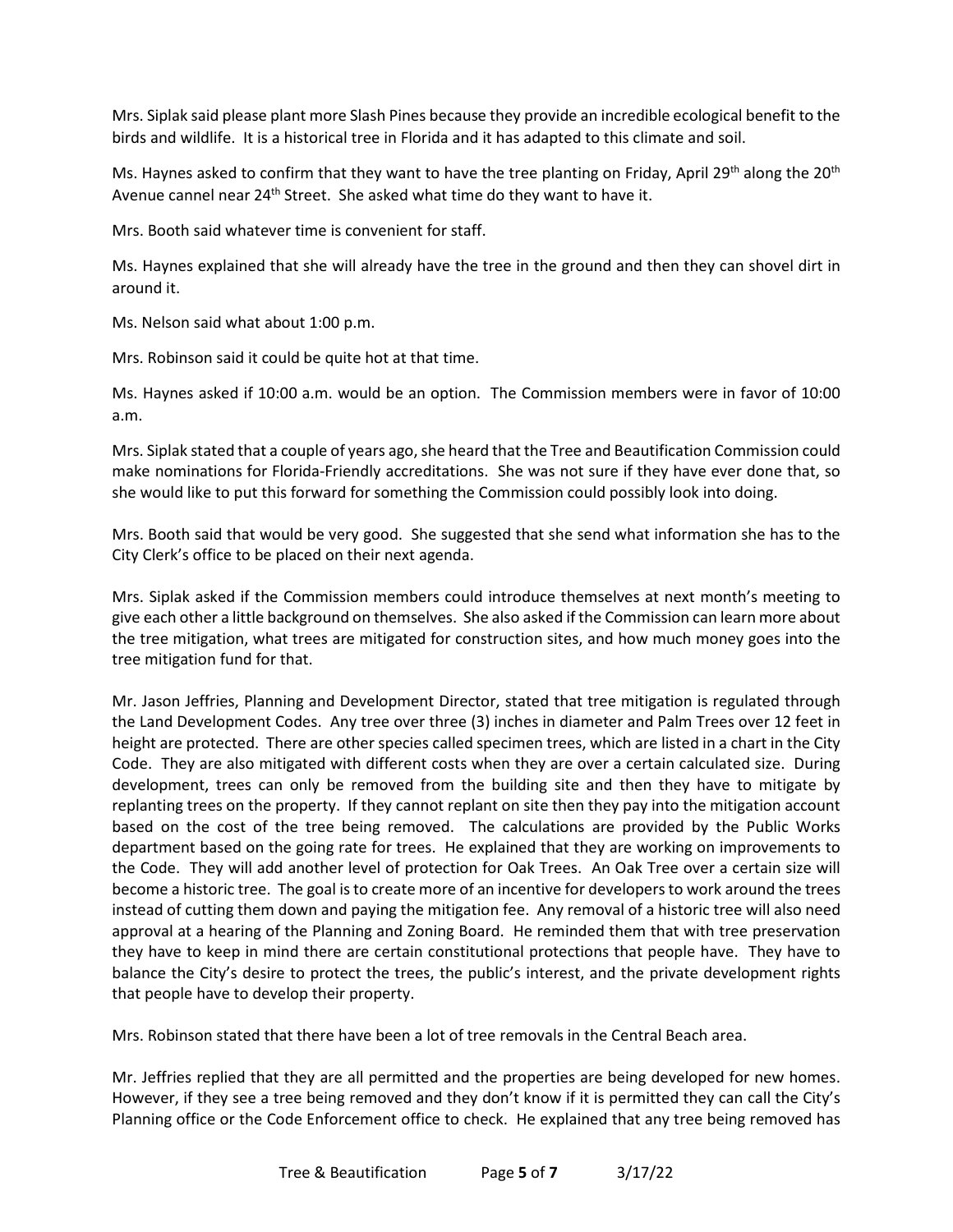to be permitted through the Planning Department. If a tree is dying or is damaging a structure it can be there has to be an approved site plan showing the location of the structure. What they are seeing is that people are not really designing homes around the existing trees. They are going to place stricter standards removed, but the Planning Department inspects the tree before a permit is issued. When developing land on the Oak Tree canopy to try to deter them from removing them.

Mrs. Robinson said they really appreciate their efforts.

Mrs. Siplak said they would like to know about the workshop he mentioned.

 Mr. Jeffries replied that he will let them know about the workshop and when it is scheduled with the Planning and Zoning Board. He explained that there will be changes to the City's Land Development Regulations, but that responsibility is in the hands of the Planning and Zoning Board and City Council.<br>They have already received input from the Tree and Beautification Commission and now they are moving onto the amendment process, which is mandated by State Statues and City Codes. With all of the hearings and a workshop with the Planning and Zoning Board there will be several opportunities to hear what is being discussed.

being discussed.<br>Mrs. Siplak said she was curious to know how much money is available in the mitigation account.

Ms. Haynes replied that it was over \$100,000 when she last checked.

 Mrs. Siplak stated that she is curious about the downtown beautification efforts. She said she sees signs on the cement planters that say they are being maintained by Main Street. She asked if that is part of their Commission's duties.

 Ms. Haynes explained that this goes back a long time ago when the Tree and Beautification Commission did a partnership with Main Street. The cement planters were placed in the bulb outs, which the City's Grounds Maintenance department takes care of. Main Street had sponsors to take care of planting and maintaining the planters, but like many other volunteer projects it went by the wayside. She explained that last year when she redid the areas downtown that the City takes care of, she took out all of the pots. responsibility of Main Street. She believes the planters that are outside of the businesses on the pavers might be taken care of by the businesses, but that would be a Main Street question. She stated that the hanging baskets are also the

Ms. Nelson stated that Main Street is responsible for replanting the hanging baskets and they do that with a group of volunteers.

Mrs. Booth asked how do they redevelop that connection, because she knows it is difficult to have partnerships with other entities.

 Ms. Haynes explained that when it started, the Tree and Beautification Chairman invited the Main Street Director to their meeting and the discussions started there. The hanging baskets were also part of that project. The City purchased the baskets and brackets, installed them, and ran the irrigation lines up the poles. Main Street agreed to maintain them by changing out the plants.

Mrs. Robinson said that one (1) of the Rotary Clubs did them a couple of times.

Ms. Haynes suggested they contact Mrs. Sue Gromis, Main Street Executive Director.